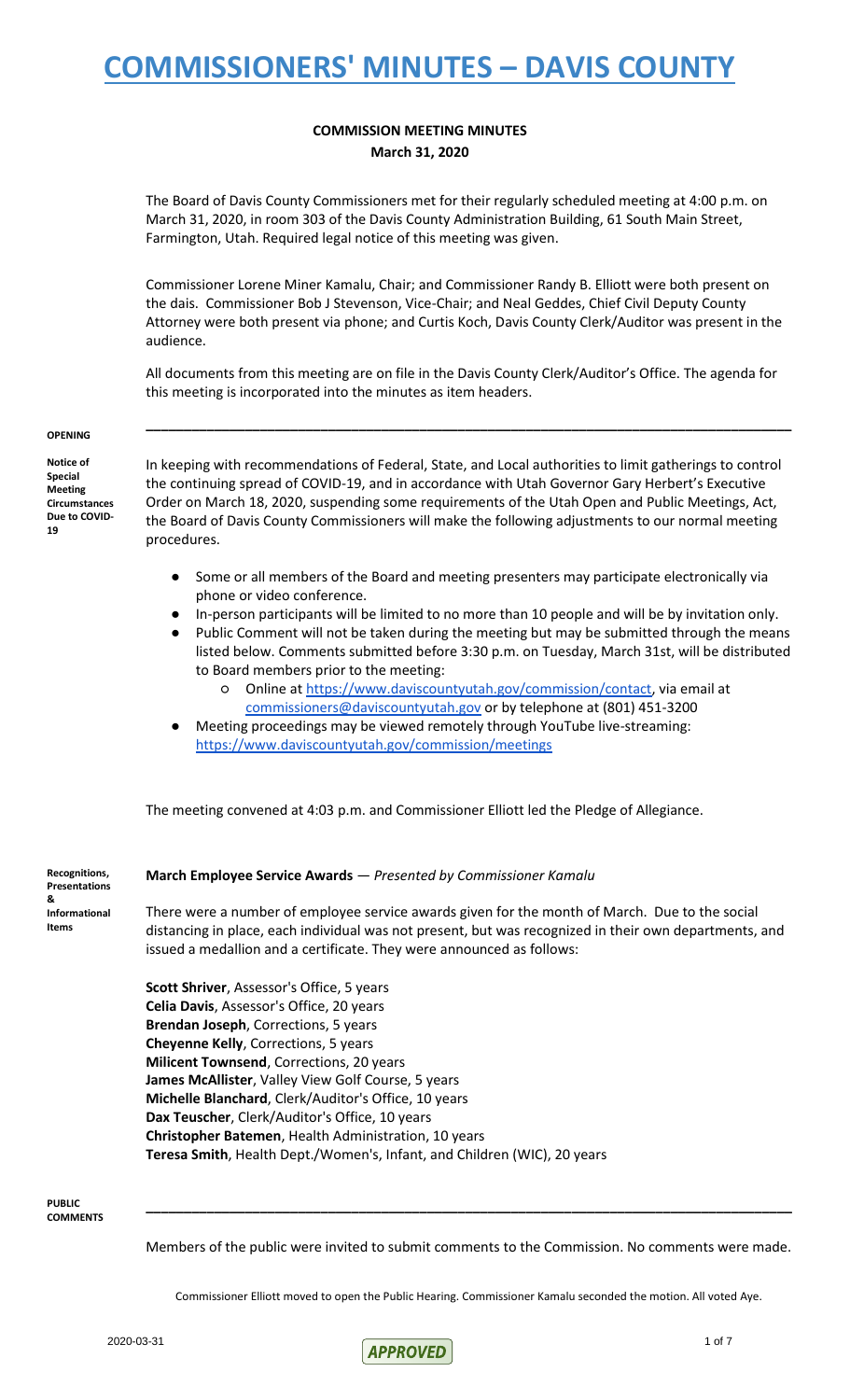**PUBLIC HEARING #2020-0122 FOR NOTICE OF SALE OF DAVIS COUNTY SURPLUS REAL PROPERTY** 

**Public Hearing #2020-0122 for Notice of Salt of Davis County Surplus Real Property**— *Presented by Commissioner Kamalu and via phone with Tony Thompson, Davis County Property Manager*

Public Comment (submitted as listed above) on the sale of surplus real property known as part of Tax ID 08-076-0122 and is located south of the Davis County Justice Center at approximately 85 South and 750 West in Farmington. This is a supplement to the contract 2020-102.

**PUBLIC COMMENTS**

Tony indicated he received two comments. One comment from a person named Priscilla, who inquired about what type of property it was. She was told that the property was going forward to be sold to and combined with a piece of property that Dominion Energy has requested from the County. The second was made earlier today. Hank Semadeni called to ask about the size of the property and whether it was sufficient to store some equipment on. Tony's response to him was, the property is 659 square feet and it would be combined with the Dominion Energy parcel.

Commissioner Elliott moved to close the Public Hearing. Commissioner Kamalu seconded the motion. All voted Aye

**\_\_\_\_\_\_\_\_\_\_\_\_\_\_\_\_\_\_\_\_\_\_\_\_\_\_\_\_\_\_\_\_\_\_\_\_\_\_\_\_\_\_\_\_\_\_\_\_\_\_\_\_\_\_\_\_\_\_\_\_\_\_\_\_\_\_\_\_\_\_\_\_\_\_\_\_\_\_\_\_\_\_\_\_\_**

#### **BUSINESS/ ACTION**

Proclamation #2020-0123 Proclamation Declaring the month of April as Sexual Assault Awareness Month in Davis County, Utah

**Proclamation #2020-0123 Proclamation Declaring the month of April as Sexual Assault Awareness Month in Davis County, Utah** — *Presented by Commissioner Kamalu*

Commissioner Kamalu read the official proclamation that declares the month of April as Sexual Assault Awareness Month (SAAM) in Davis County, Utah. The declaration is an attempt to raise public awareness about sexual violence and to educate communities on how to prevent it. Safe Harbor is the only domestic violence shelter in Davis County. Their mission is to prevent violence, including sexual assault. The shelter helps to get survivors on their feet and to lead productive lives in a safe environment. Since the outbreak of COVID-19, there has been an increase in the number of people contacting the shelter for help. The commission encouraged people, during this highly-stressful time, to manage stress appropriately, and to treat others with kindness and respect. They expressed their gratitude for Safe Harbor and their board members and all they do for the community. The contract period is 04/01/2020 to 04/30/2020. There is no dollar amount.

> Motion to Approve: Com. Elliott Seconded: Com. Stevenson All voted Aye

Memo of Agreement #2020-0124 Memo of Agreement with Utah State Dept of Human Services, Div. of Juvenile Justice Services (DHS) to provide beds

**Memo of Agreement #2020-0124 Memo of Agreement with Utah State Dept of Human Services, Div. of Juvenile Justice Services (DHS) to provide beds to youth served by the Local Authority in an effort to divert youth away from more restrictive services** — *Presented by Commissioner Kamalu*

This Memo of Agreement with Utah State Dept of Human Services, Div. of Juvenile Justice Services (DHS) provides beds to youth served by the Local Authority to divert youth away from more restrictive services. The contract period is 02/01/2020 to 01/31/2025. There is no dollar amount.

> Motion to Approve: Com. Elliott Seconded: Com. Stevenson All voted Aye

Agreement #2020-0125 with TruGreen, LP - provide 2020 lawn care services for

**Agreement #2020-0125 with TruGreen, LP - provide 2020 lawn care services for fertilizing and weed control** —*Presented by Commissioner Kamalu on behalf of Chief Deputy Susan Poulsen, Davis County Sheriff's Office*

This item is an agreement with TruGreen, LP, to provide lawn care services in 2020, for fertilizing and

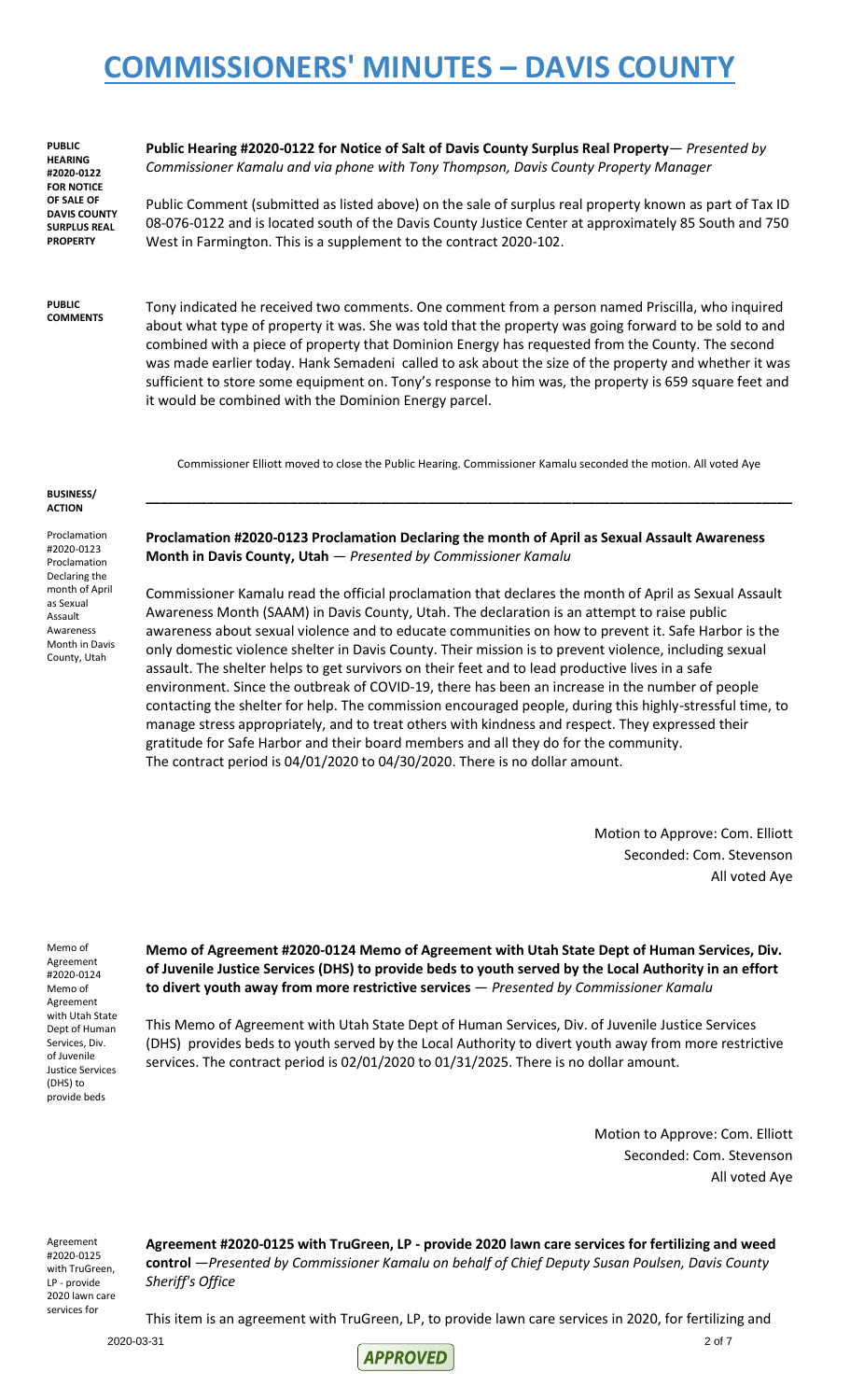fertilizing and weed control

weed control. The contract period begins 03/24/2020 and there is no end date. The payable amount is \$4,226.

Amendment #2015-0475-D with US Forest Service for increased funding for FY2020 patrol

**Amendment #2015-0475-D with US Forest Service for increased funding for FY2020 patrol** — *Presented by Commissioner Kamalu on behalf of Chief Deputy Susan Poulsen, Davis County Sheriff's Office*

This amendment to the contract with the US Forest Service increases funding for FY2020 patrol. The contract period is 03/31/2020 to 09/30/2020. The receivable amount is \$14,000.

Memo of Understanding #2020-0126 with USDA Forest Service Law Enforcement and Investigations to further mutual law enforcement interests

**Memo of Understanding #2020-0126 with USDA Forest Service Law Enforcement and Investigations to further mutual law enforcement interests by deputizing USDA Forest Service Law Enforcement Officers/Special Agents in the jurisdiction of Davis County** — *Presented by Commissioner Kamalu on behalf of Chief Deputy Susan Poulsen, Davis County Sheriff's Office*

This Memo of Understanding with the USDA Forest Service Law Enforcement and Investigations will further mutual law enforcement interests by deputizing USDA Forest Service Law Enforcement Officers/Special Agents in the jurisdiction of Davis County. The contract period is 03/31/2020 to 02/01/2022. There is no dollar amount.

> Motion to Approve: Com. Stevenson Seconded: Com. Elliott All voted Aye

Agreement # 2020-0127 with ADP Lemco to make and install padded wraps for the columns in the exhibit building at the Legacy Events Center

Agreement #2020-0128 Appropriating money to a nonprofit entity, USU Extension Services for their expense of renting Buffalo Ranch **Agreement #2020-0127 with ADP Lemco to make and install padded wraps for the columns in the exhibit building at the Legacy Events Center** — *Presented by Commissioner Kamalu on behalf of Dave Hansen, Davis County Legacy Events Center Director*

This agreement with ADP Lemco is for them to make and install padded wraps for the columns in the exhibit building at the Legacy Events Center. The contract period is 03/24/2020 to 04/28/2020. The payable amount is \$5,000.

**Agreement #2020-0128 Appropriating money to a nonprofit entity, USU Extension Services for their expense of renting Buffalo Ranch** — *Presented by Commissioner Kamalu on behalf of Dave Hansen, Davis County Legacy Events Center Director*

This appropriation of money to USU Extension Services, a nonprofit entity, is for their expense of renting Buffalo Ranch. The contract period is 05/18/2020 to 05/18/2020. The payable amount is \$400.

> Motion to Approve: Com. Elliott Seconded: Com. Stevenson All voted Aye

Agreement #2020-0129 with Ogden Valley Winter Sports Foundation (OVWSF) for rental space for the Ski Swap event

**Agreement #2020-0129 with Ogden Valley Winter Sports Foundation (OVWSF) for rental space for the SnowBasin Ski Swap event** — *Presented by Commissioner Kamalu on behalf of Mike Moake, Davis County LEC Events Coordinator*

The agreement with Ogden Valley Winter Sports Foundation (OVWSF) is for the rental space for the SnowBasin Ski Swap event. The contract period is 10/22/2020 to 10/24/2020. The receivable amount is \$4,446.97.

2020-03-31 3 of 7  $ADBONED$  3 of 7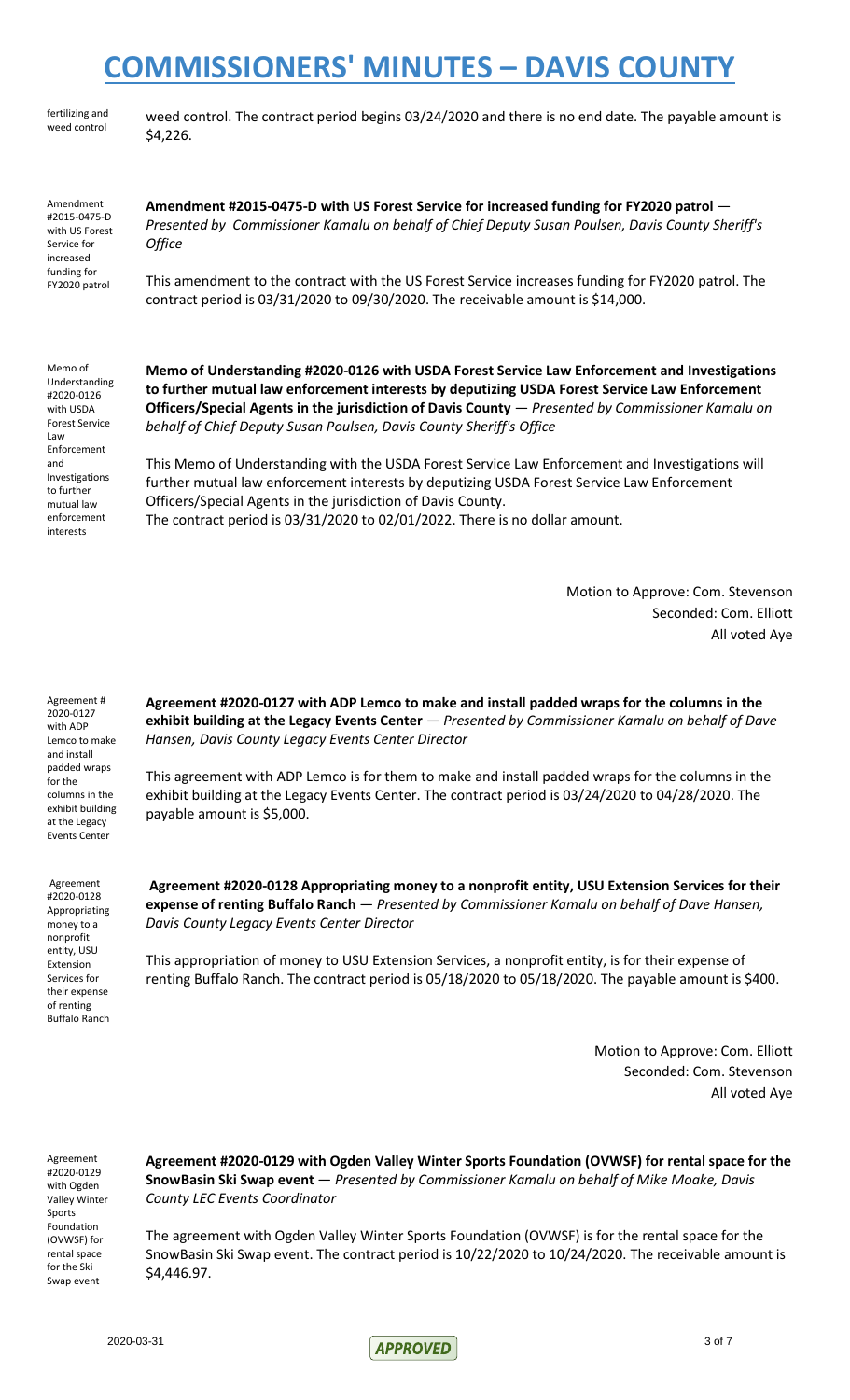Motion to Approve: Com. Elliott Seconded: Com. Stevenson All voted Aye

Change Order #2019-0626-A with Ralph L. Wadsworth Construction Co. for labor, equipment & materials for unforeseen conditions

**Change Order #2019-0626-A with Ralph L. Wadsworth Construction Co. for labor, equipment & materials for unforeseen conditions** — *Presented by Commissioner Kamalu on behalf of Adam Wright, Davis County Public Works Director*

This change order is for the culvert under the railroad tracks. It is with Ralph L. Wadsworth Construction Co. for labor, equipment & materials for unforeseen conditions, including excess rock for stabilization efforts and a new crane pad. The contract period is 12/17/2019 to 12/17/2020. The payable amount is \$14,317.97.

> Motion to Approve: Com. Elliott Seconded: Com. Stevenson All voted Aye

Agreement #2020-0131 with Wall 2 Wall Flooring for new flooring at Davis Park Golf Course clubhouse

**Agreement #2020-0131 with Wall 2 Wall Flooring for new flooring at Davis Park Golf Course clubhouse** — *Presented by Commissioner Kamalu on behalf of Lane Rose, Davis County Facilities Director*

This agreement is with Wall 2 Wall Flooring to replace the carpeting in the clubhouse and the cafe areas at the Davis Park Golf Course. Standard carpeting will be installed in the pro-shop area, and stain and liquid resistant carpet installed in the cafe dining area. The County Facilities department will place some additional "walk-off" rug in the entry and front desk areas. This type of carpet catches dirt and pebbles and prevents them from being tracked through the building. The contract period begins on 03/24/2020 with no ending date. The payable amount is \$24,815.53.

> Motion to Approve: Com. Stevenson Seconded: Com. Elliott All voted Aye

Agreement #2020-0132 with Bountiful Davis Arts Center for 2020 sponsorship

**Agreement #2020-0132 with Bountiful Davis Arts Center for 2020 sponsorship** — *Presented by Commissioner Kamalu on behalf of Kent Andersen, Davis County Community & Economic Development Director*

This agreement is with Bountiful Davis Arts Center for a 2020 sponsorship. The contract period is 03/31/2020 to 12/31/2020. The payable amount is \$15,000.

> Motion to Approve: Com. Stevenson Seconded: Com. Elliott All voted Aye

Agreement 2020-0133 with Jacobs Engineering Group, Inc. for environmental review consulting services for the CDBG Program

**Agreement #2020-0133 with Jacobs Engineering Group, Inc. for environmental review consulting services for the CDBG Program** — *Presented by Commissioner Kamalu on behalf of Stephen Lyon, Davis County Administrator/Economic Development Coordinator*

This item is an agreement with Jacobs Engineering Group, Inc. for environmental review consulting services for the Community Development Block Grant (CDBG) Program. The contract period is 03/15/2020 to 04/30/2020. The payable amount is \$29,011.

2020-03-31 4 of 7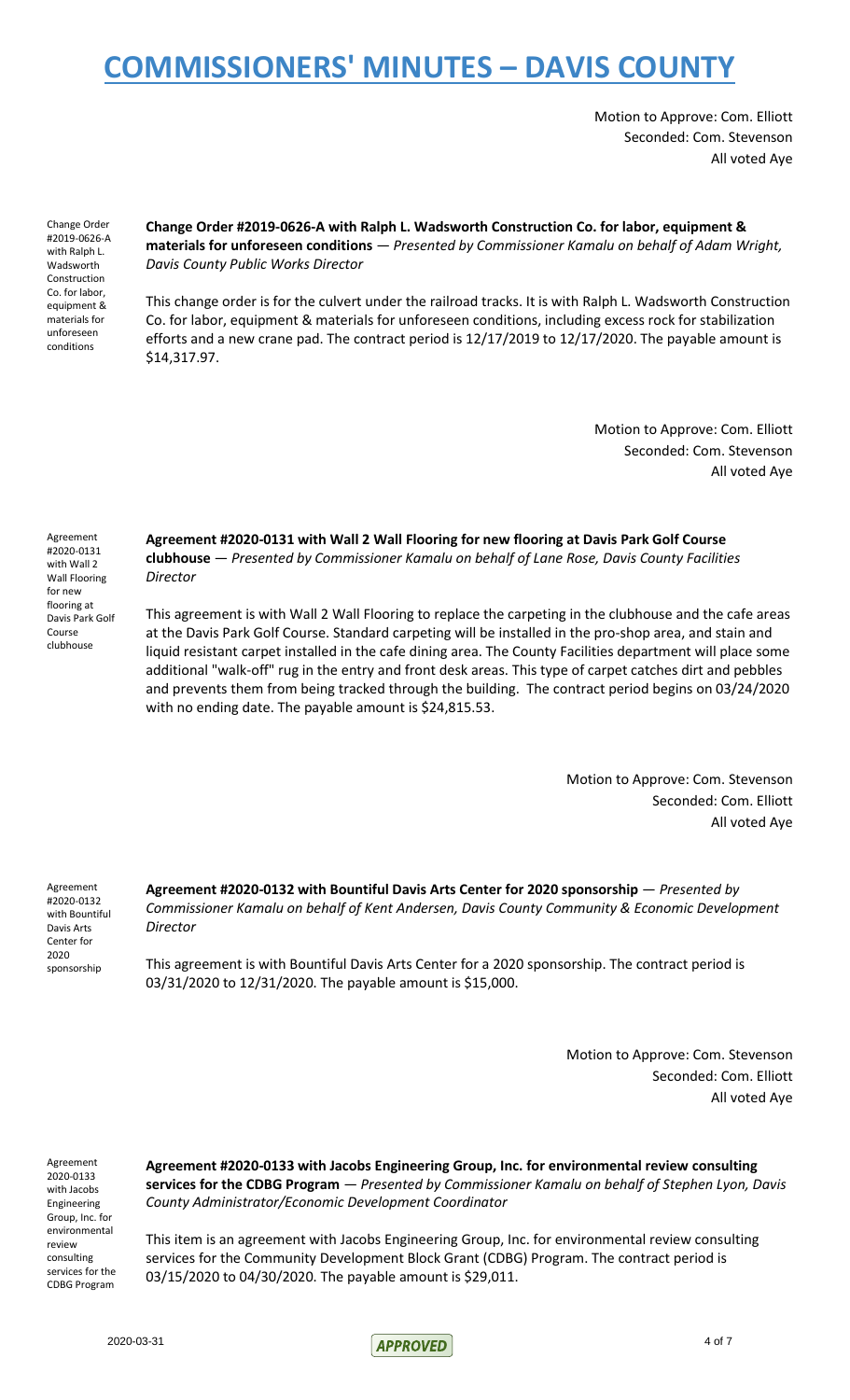Motion to Approve: Com. Elliott Seconded: Com. Stevenson All voted Aye

The Commission thanked Jessica Merrill for her efforts in helping the community and being supportive of local businesses during this time of social distancing.

Agreement #2020-0134 with Davis Arts Council for sponsorship for the 2020 season

**Agreement #2020-0134 with Davis Arts Council for sponsorship for the 2020 season** — *Presented by Commissioner Kamalu on behalf of Jessica Merrill, Davis County Tourism Deputy Director*

This item is an agreement with Davis Arts Council for sponsorship for the 2020 season. The contract period is 03/31/2020 to 12/31/2020. The payable amount is \$25,000.

> Motion to Approve: Com. Stevenson Seconded: Com. Elliott All voted Aye

Amendment #2019-0553-A with UTOPIA for reduced pricing for the FHSS Bountiful communication line

**Amendment #2019-0553-A with UTOPIA for reduced pricing for the FHSS Bountiful communication line** — *Presented by Commissioner Kamalu on behalf of Mark Langston, Davis County Information Systems Director*

This amendment to the contract with UTOPIA will reduce the pricing for the Family Health Supportive Services (FHSS) Bountiful communication line The contract period is 03/31/2020 to 09/19/2022. The payable amount is \$1,800, \$1,800, \$1,800.

Amendment #2019-0554-A with UTOPIA for reduced pricing for the WIC Bountiful communication Line

**Amendment #2019-0554-A with UTOPIA for reduced pricing for the WIC Bountiful communication Line** — *Presented by Commissioner Kamalu on behalf of Mark Langston, Davis County Information Systems Director*

This amendment to the contract with UTOPIA reduces the pricing for the Women, Infant, and Children (WIC) Bountiful communication Line. The contract period is 03/31/2020 to 09/29/2022. The payable amount is \$1,800, \$1,800, \$1,800.

> Motion to Approve: Com. Elliott Seconded: Com. Stevenson All voted Aye

Commissioner Elliott moved to recess to the Board of Equalization. Commissioner Stevenson seconded the motion. All voted Aye.

**\_\_\_\_\_\_\_\_\_\_\_\_\_\_\_\_\_\_\_\_\_\_\_\_\_\_\_\_\_\_\_\_\_\_\_\_\_\_\_\_\_\_\_\_\_\_\_\_\_\_\_\_\_\_\_\_\_\_\_\_\_\_\_\_\_\_\_\_\_\_\_\_\_\_\_\_\_\_\_\_\_\_\_\_\_**

**BOARD OF EQUALIZATION**

Property Tax Register

Property Tax Register matters were presented by Curtis Koch, Davis County Clerk/Auditor, as follows:

### **Under Auditor adjustments:**

A report with various tax-exempt applications and a recommendation to approve. These are for non-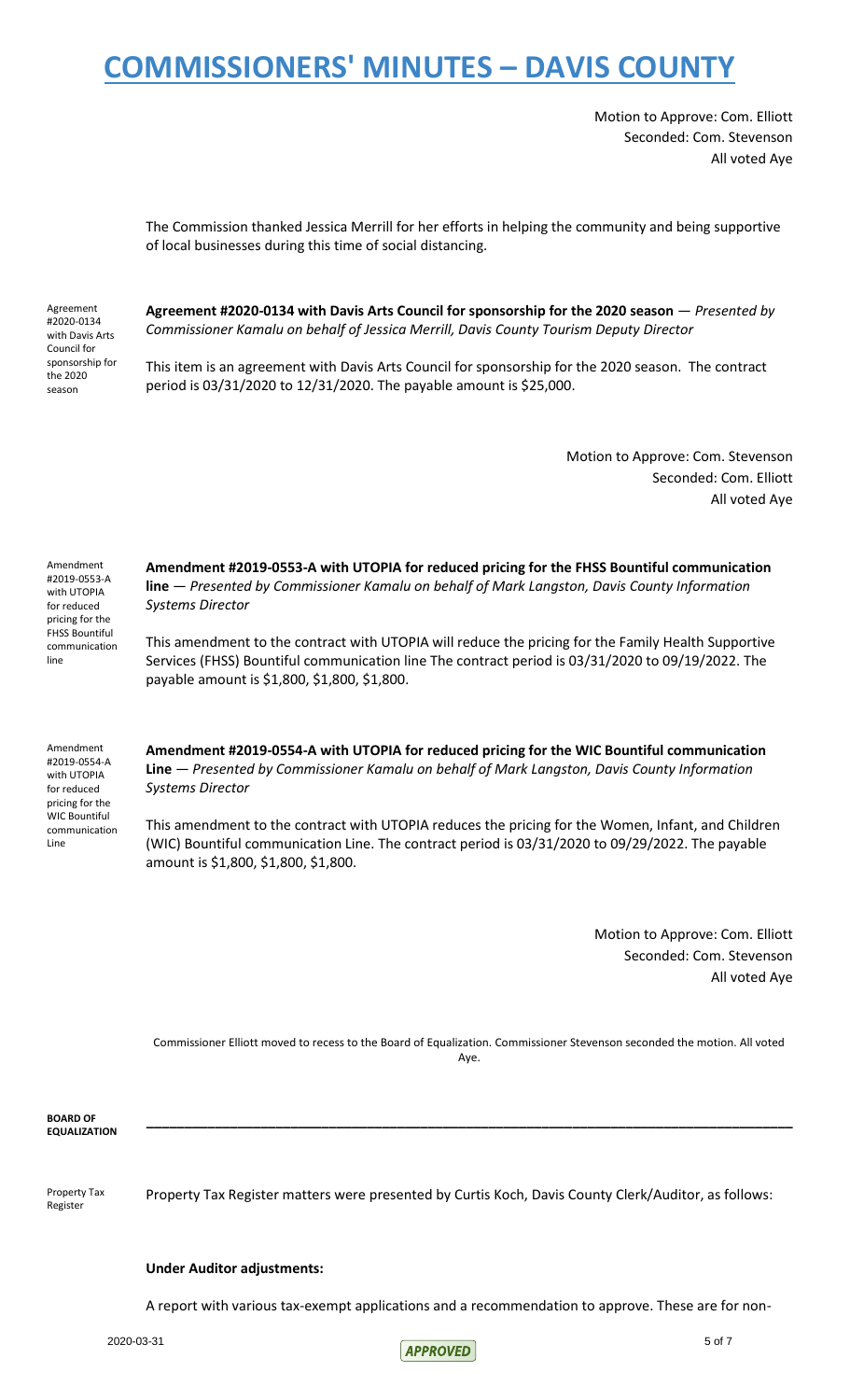profit 501(c)(3)s used exclusively for religious, charitable, or educational purposes

Two late applications, both from the Church of Jesus Christ of Latter-Day Saints, with a letter attached from the Civil Division recommending approval of those late, exempt applications

### **Under Corrections:**

Abate taxes Veteran exemption for 2019

Motion to Approve: Com. Elliott Seconded: Com. Stevenson All voted Aye

Commissioner Stevenson moved to reconvene the Commission Meeting. Commissioner Elliott seconded the motion. All voted Aye.

**CONSENT ITEMS \_\_\_\_\_\_\_\_\_\_\_\_\_\_\_\_\_\_\_\_\_\_\_\_\_\_\_\_\_\_\_\_\_\_\_\_\_\_\_\_\_\_\_\_\_\_\_\_\_\_\_\_\_\_\_\_\_\_\_\_\_\_\_\_\_\_\_\_\_\_\_\_\_\_\_\_\_\_\_\_\_\_\_\_\_**

Check

Registers

### **Check Registers**

Check Registers were approved.

Motion to Approve: Com. Elliott Seconded: Com. Stevenson All voted Aye

**COMMISSION COMMENTS**

> **Commissioner Stevenson** said it was a very wise and smart thing to use tourism dollars to support the Davis Arts Council and the Bountiful Davis Arts Center because it's beneficial to all of our citizens within the county.

> **\_\_\_\_\_\_\_\_\_\_\_\_\_\_\_\_\_\_\_\_\_\_\_\_\_\_\_\_\_\_\_\_\_\_\_\_\_\_\_\_\_\_\_\_\_\_\_\_\_\_\_\_\_\_\_\_\_\_\_\_\_\_\_\_\_\_\_\_\_\_\_\_\_\_\_\_\_\_\_\_\_\_\_\_\_**

**Commissioner Elliott** wanted to remind the citizens to follow the governor's orders for staying home and staying safe, and only go out for essential items so that we can keep the curve low in Davis County. He said to continue to keep social distancing even though it is not being enforced. He understands some people are upset about closing down public areas but asked the people to limit social gatherings to prevent the enacting of the heavy hand of government. The status of the county will continue to be monitored and updates will be disseminated as they arise.

**Commissioner Kamalu** said that Monday began the soft closure of the Davis County Administration building. This means that we are still open to the public for essential services, but you will need an appointment for any business that needs to be conducted.

Thanks were given to the Sheriff's office for providing staff to be stationed at the entrance of the building to greet visitors. She specifically thanked Sheriff Kelly Sparks and his staff for the support they provide to the community, and for their partnering efforts to help with the soft closure. She expressed her gratitude for all the work that continues to take place in the County and the support between departments to provide assistance to one another. The library has had a complete workplace closure and many of those employees have stepped in to help in our Public Health Department whose workload has continued to increase significantly due to the spread of the virus. It's amazing to see people coming together in our county. We have very capable and devoted administrative officers, ten of which are elected officials, but a whole group of department heads that are very cooperative. She expressed her gratitude for them and their staff, many of which are now working from home, and others who remain at work who are keeping the rules and distancing themselves from others and taking things seriously.

She said it's true there is a bit of cautious hope that the numbers won't increase. The initial county health declaration that was issued March 18th continues and the public health order put in place that same day needs to be updated by tomorrow. She thanked the Davis County Health Director, Brian Hatch for his tremendous communication and outreach efforts. She encouraged citizens to continue to watch